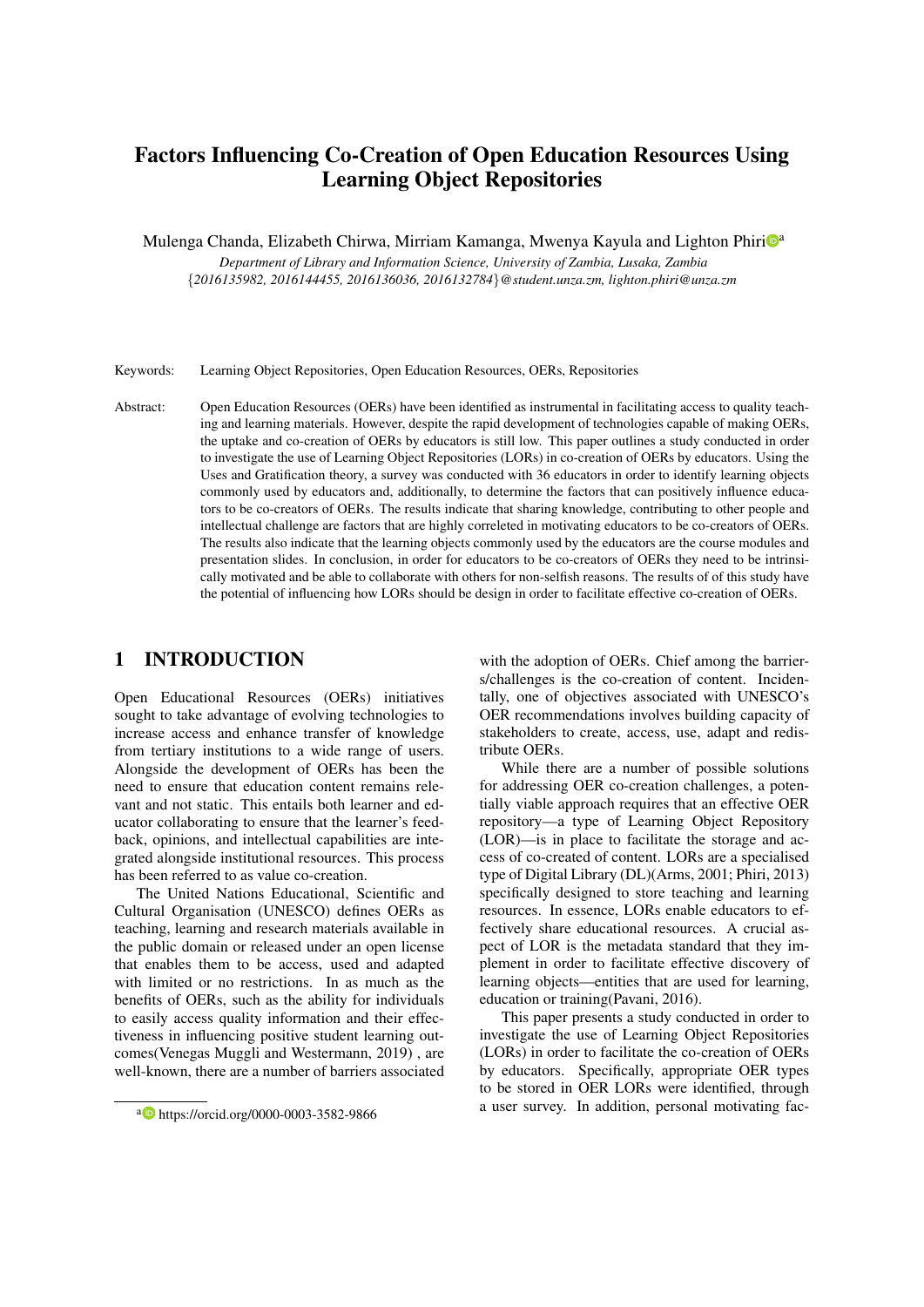tors that are capable of encouraging educators to cocreate OERs were determined using the Use and Gratification theory. Finally, an OER platform was implemented, in order to demonstrate the feasibility of setting up an OER LOR that is flexible enough to incorporate user-centric design inputs. The main contribution of this work are as follows:

- List of OER types that can be stored in OER LORs
- User personal motivating factors that can be incoporated into the design process when implementing OER LORs
- Experimental results of studies conducted

The remainder of this paper is organised as follows: Section 2 provides a synthesis of literature that is related to this work; Section 3 describes the research approach and design followed to conducted the study; Section 4 presents and discusses the findings of the studies conducted and, finally, Section 5 provides concluding remarks and future work.

# 2 RELATED WORK

### 2.1 Open Education Resources

Rapid advancements in technology and the widespread use of the Internet has led to the emergence of several open practices in education including, online learning, e-learning and distance education. Coupled with this is the open education movement, which aims to facilitate access to highquality teaching and learning resources. The open education movement is strongly linked to the OER movement, which over the last few years has been endorsed by a number of organisations and fundations, such as UNESCO and the Hewlett Foundation (Conole, 2012).

Butcher proposes that OERs refer to any educational material that is designed for use in teaching and learning, is made openly available for public consumption and has no associated payment royalties and/or licence fees (Butcher, 2015). Butcher's definition of OERs aligns with UNESCO's definition which classifies OERs as teaching, learning and research materials available in the public domain or associated with any open license, such that they can be accessed, used and adapted with little or no restrictions. In essence, any material that facilitates teaching, learning and research and, additionally, is made publicly available without restrictions can be classified as an OER. It is in fact this broad definition of OERs that has initiated debats on whether Massive Open Online Courses (MOOCS) can be classified as OERs (Stracke et al., 2019a; Stracke et al., 2019b). With the increase in the complexity of digital content that is currently generated, other researchers have proposed the creation of orchestration appliances, comprising of bundles of teaching and learning materials (Parker et al., 2018; Phiri, 2018). Over the last few years, there are a variety of globally accessible OER platforms that have been implemented, such as MIT Opencourseware<sup>1</sup>. Other examples include Khan Academy<sup>2</sup>, OER Commons<sup>3</sup>, OpenStax<sup>4</sup> and Open Culture<sup>5</sup>. Since OERs stored in these platforms are published using an open license, such as the Creative Commons license, they allow the reuse, revision, remix, redistribution and retention of materials, making use of OERs easy and flexible. For those creating OERs, this allows a creator to easily specify permission while still sharing the work with other cocreators.

The benefits of OERs in facilitating access to quality educational resources are well-documented (Hylén, 2021). Hilton et al. report on cost savings that was a direct result of college students' adoption open textbook OERs (Hilton III et al., 2014). A study carried out Kay and Knaack on the impact of learning objects in secondary school examined the impact of learning objects from the perspective of 850 students and 27 teachers of science, mathematics or social sciences(Kay and Knaack, 2008). According to the findings of the study, teachers typically spend one to two hours finding and preparing for learning objects based lessons plans that focused on the review of previous concepts. Both teachers and students are positive about the learning benefits, quality and engagement value of learning objects, although teachers are more positive than students. Student's performance increased significantly when learning objects were used in conjunction with a variety of teaching strategies. It is reasonable to conclude that learning objects are a viable teaching tool in a secondary school environments. More significantly, the potential of OERs in fostering development in the so-called Global South has been highlighted (Hodgkinson-Williams and Arinto, 2017).

Despite the widespread availability of information about OERs there still remain a number of challenges(Hylén, 2021) that hinder their adoption. In this work, we argue that a well-designed OER LOR that

<sup>1</sup>https://ocw.mit.edu/index.htm

<sup>2</sup>https://www.khanacademy.org

<sup>3</sup>https://www.oercommons.org

<sup>4</sup>https://openstax.org

<sup>5</sup>https://www.openculture.com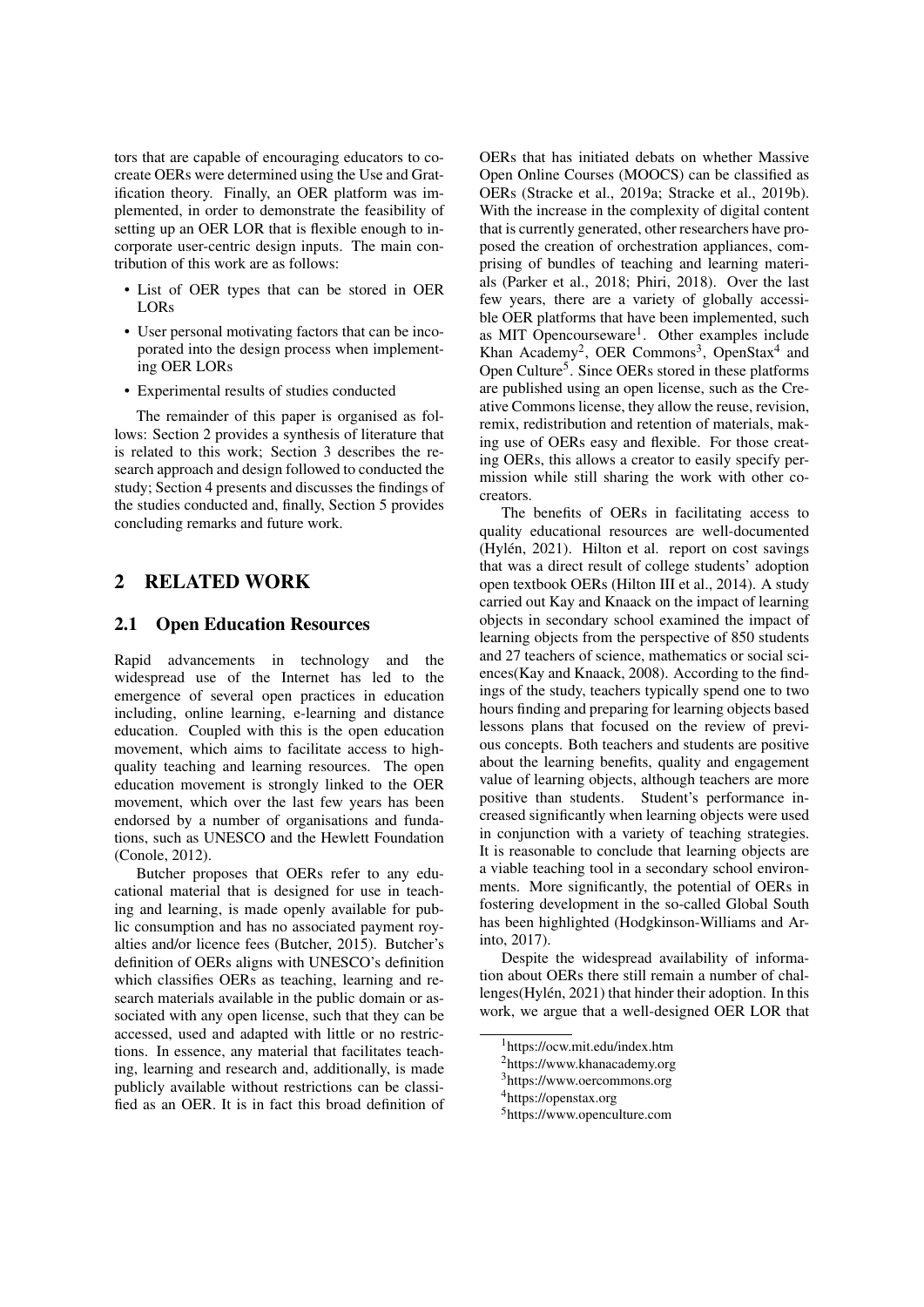takes into account user needs has the potential of encouranging the wide adoption of OERs.

# 2.2 Motivating Factors for Co-Creation of OERs

A number of studies have been conducted in order to determine factors that affect the adoption of OERs. A qualitative study by Cox and Trotter at three universities in South Africa suggests that adoption is influenced by multiple factors, ranging from infrastructural access, legal permission, conceptual awareness, technical capacity, material availability, and individual or institutional volition (Cox and Trotter, 2017). In this paper, a similar argument to individual volition is made: it is argued that personal motivating factors have the potential to encourage co-creation of OERs.

Mishra reports on a study conducted to identify factors that can encourage the use, reuse, creation, sharing or adaptation of OERs. The study was aimed at understanding the motivations of higher education educators to use and adapt OERs. The study revealed that participants were highly motivated to use, create and share OER for different academic, professional and individual purposes (Mishra, 2017). While most respondents expressed their desire to receive additional support to use and adapt OERs and, were for the most part not aware of OERs, they were also intrinsically motivated to use and adapt OER.

A quantitative survey was developed to measure the use, creation, and attitudes towards OERs. The sample of the study composed of academic, professional and administrative staff at Athabasca University. According to the findings of the study, evidence of intrinsic motivation aligns with Pawlowski's emotional ownership model of OERs creation and use (Pawlowski, 2012). Academic quality is the highest factor for both use and creation this has to do with emotional investments and the factors identified are as follows: Academic quality, time to find, review, select, knowledge about OERs, desire to reduce cost of student's hardware/software to facilitate use, environmental concerns, support from administration and course team support recognition. The participants were all involved in designing learning and they want their students to succeed. Knowledge of OERs is also high on the list for both creation and use. This could be because in the higher education environment, there is an intrinsic component to acquiring new knowledge. Possible limitations to the study include selfselection: faculty and staff at Athabasca University could naturally be interested in OERs and feel confident in their knowledge in this area and may be early adopters of educational innovation.

### 2.3 Learning Object Repositories

While there are a number of possible solutions for addressing OER co-creation challenges, a potentially viable approach requires that an effective OER repository—a type of Learning Object Repository (LOR)—is in place to facilitate the storage and access of co-created content. LORs are a specialised type of Digital Library (DL) (Arms, 2001; Phiri, 2013) specifically designed to store teaching and learning resources. In essence, LORs enable educators to effectively share educational resources. A crucial aspect of LOR is the metadata standard that they implement in order to facilitate effective discovery of learning objects—entities that are used for learning, education or training (Pavani, 2016).

In order to facilitate the co-creation of useful OER content, such as so-called virtual orchestration appliances (Phiri, 2018; Parker et al., 2018), it becomes necessary to design and implement OER repositories that are effective and, additionally, third-party tools for facilitating the creation of OERs. More significantly, it is also important to take into account learning objects to be deposited into the LOR and, additionally, potential motivating factors associated with co-creation of OERs.

## 3 METHODOLOGY

This study was conducted using a mixed methods approach involving a comprehensive literature review and a user survey. The literature review was conducted in order to identify an appropriate theory for identifying motivating factors that positively influence co-creation of OERs and, additionally, to understand how learning object repositories are designed and implemented. The survey was conducted in order to determine learning objects commonly used by educators and, more importantly, to empirically determine the motivating factors that have the potential to positively encourage educators to co-create OERs.

# 3.1 Factors Influencing Co-Creation of **OERs**

#### 3.1.1 Uses and Gratification Theory

As earlier mention in Section 1, one of the main objectives of this study was to determine the factors that can positively influence educators to be co-creators of OERs using LORs. The Uses and Gratification theory (Katz et al., 1973; Blumler, 2019) was used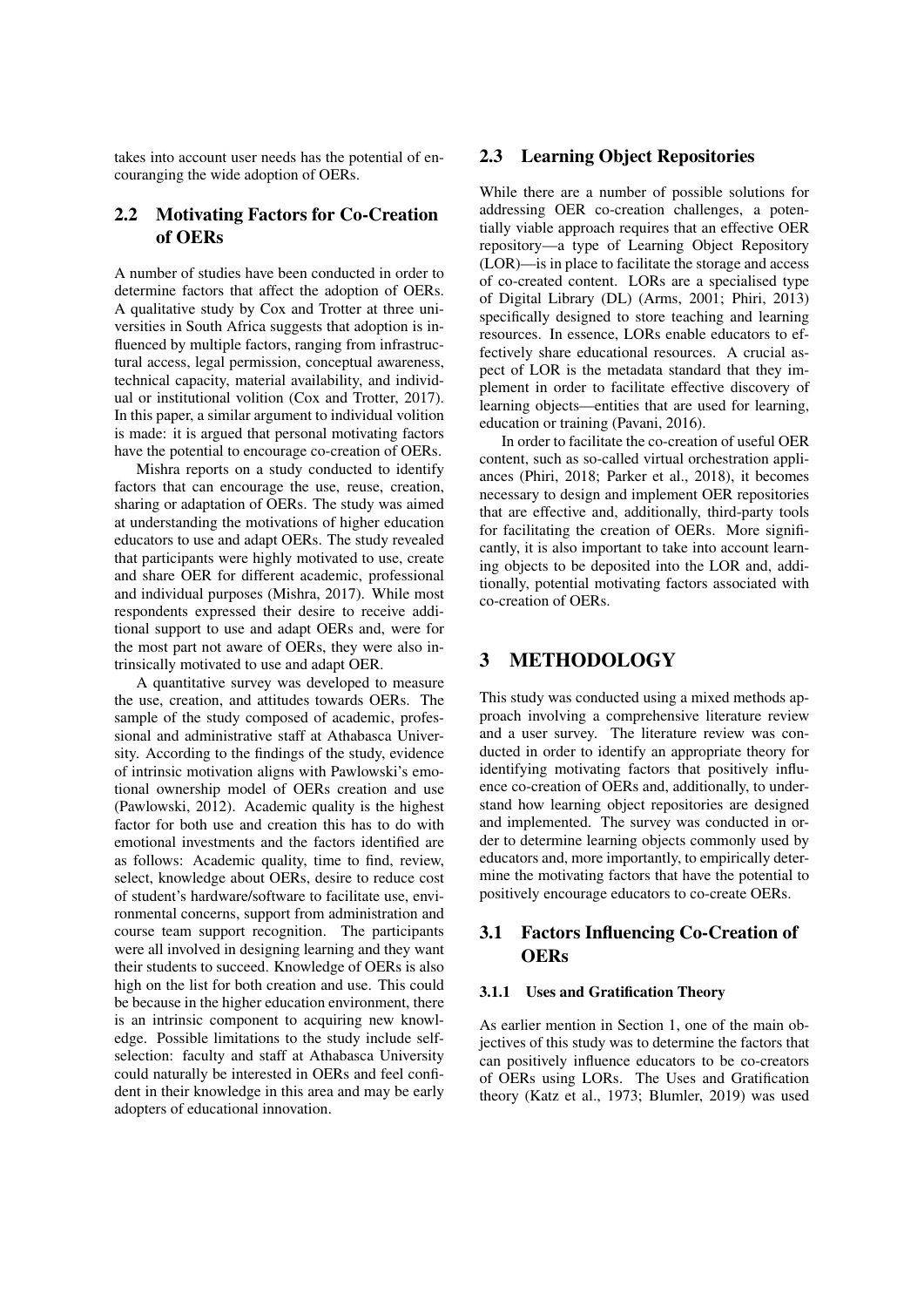due to its widespread use and success when examining how users consume media(Shao, 2009) and digital content(Rafaeli et al., 2009) in order to understand how the use of digital content gratifies user needs.

While the original Uses and Gratification tend to focus on five aspects—cognitive needs, affective needs, personal needs and diversion needs—, this study adopted the congnitive and integrative motivation factors proposed by Rafaeli et al. in their study that was aimed at understanding Wikipedians' motivations for contributing Wikipedia content(Rafaeli et al., 2009). Personal motivation is determined by seven key aspects:

- Reputation—Desire to increase their reputation in a specific field
- Discussion—Desire to initiate and/or participate in discussions
- Contribution—Desire to contribute to existing content
- Intellectual Challenge—Intellectual challenging resulting from content contribution
- Pleasure—Derive pleasure from contribution
- Sharing Knowledge—Desire to share knowledge with others
- Learning—Desire to learn new things

#### 3.1.2 Study Design

Random sampling was employed to recruit study participants from a target population comprising of College/University Lecturers, Secondary School Teachers and Student Teachers. The assumption made is that individuals that have been trained to teach are best suited to identify OERs that should be stored in LORs.

An online Google Forms<sup>6</sup> question was used to collect survey responses data. The questionnaire included a section used to capture participants' demographic details, another section used by participants to ranking learning objects that would prefer to be stored in an OER LOR and, finally, a section dedicated motivating factors aligned with the Uses and Gratification theory, outlined in Section 3.1.1.

### 3.2 OER LOR and Implementation

In order to demonstrate the feasibility of implementing a scalable and useful OER LOR, the Islandora open source digital asset management framework (Leggott, 2009) was used to setup a prototype OER LOR. Islandora was selected as a candidate frameworkdue to its scalability and flexibility. Fundamentally, the Islandora framework base architecture, comprising of Fedora<sup>7</sup>, Drupal<sup>8</sup> and Apache Solr<sup>9</sup>, which result in a flexible and scalable platform capable of facilitating effective discoverability of digital objects. Drupal provides the user interface and additional services that is used by end users to interact with repository objects. The storage of the repository objects are performed by highly available and scalable Fedora component. Apache Solr provides a search and indexing service that ensures effective discoverability of repository objects.

The resulting platform can further be easily extended through Drupal's extensible architecture extensibility of the platform would ensure that the platform is customised to suit requirements for an OER LOR. Specifically, Islandora 2.1.1, configured with Fedora 5 and Drupal 8, was used. A typical OER LOR should be designed to scale due to the the diversity nature and quantity of OERs that would ultimately be ingested into the platform. The scalability aspect was informed by survey responses—outlined in Table 1, in Section 4—which clearly indicate that most educators would benefit from a platform that is able to store different types of OERs.

# 4 Results and Discussion

### 4.1 Educator Survey

#### 4.1.1 Participants' Demographics

A total of 42 educators were recruited and successfully responded to the survey. Table 1 shows the demographic details of the survey participants. While there was an equal distribution for the gender demographic, the majority of participants (65%) has less than one year teaching experience. More significantly, 70% of participants were Student Teachers individuals with experience teaching but still undergoing training.

#### 4.1.2 Preferred OERs to Store in LOR

In order to determine appropriate OER learning objects to be stored in to the LOR, survey participants were required to indicate and ranking types of OERs that they would prefer to be stored into the LOR. Figures 1 and 2 show participants' ratings of preferred

<sup>6</sup>https://www.google.com/forms/about

<sup>&</sup>lt;sup>7</sup>https://duraspace.org/fedora

<sup>8</sup>https://www.drupal.org

<sup>9</sup>https://solr.apache.org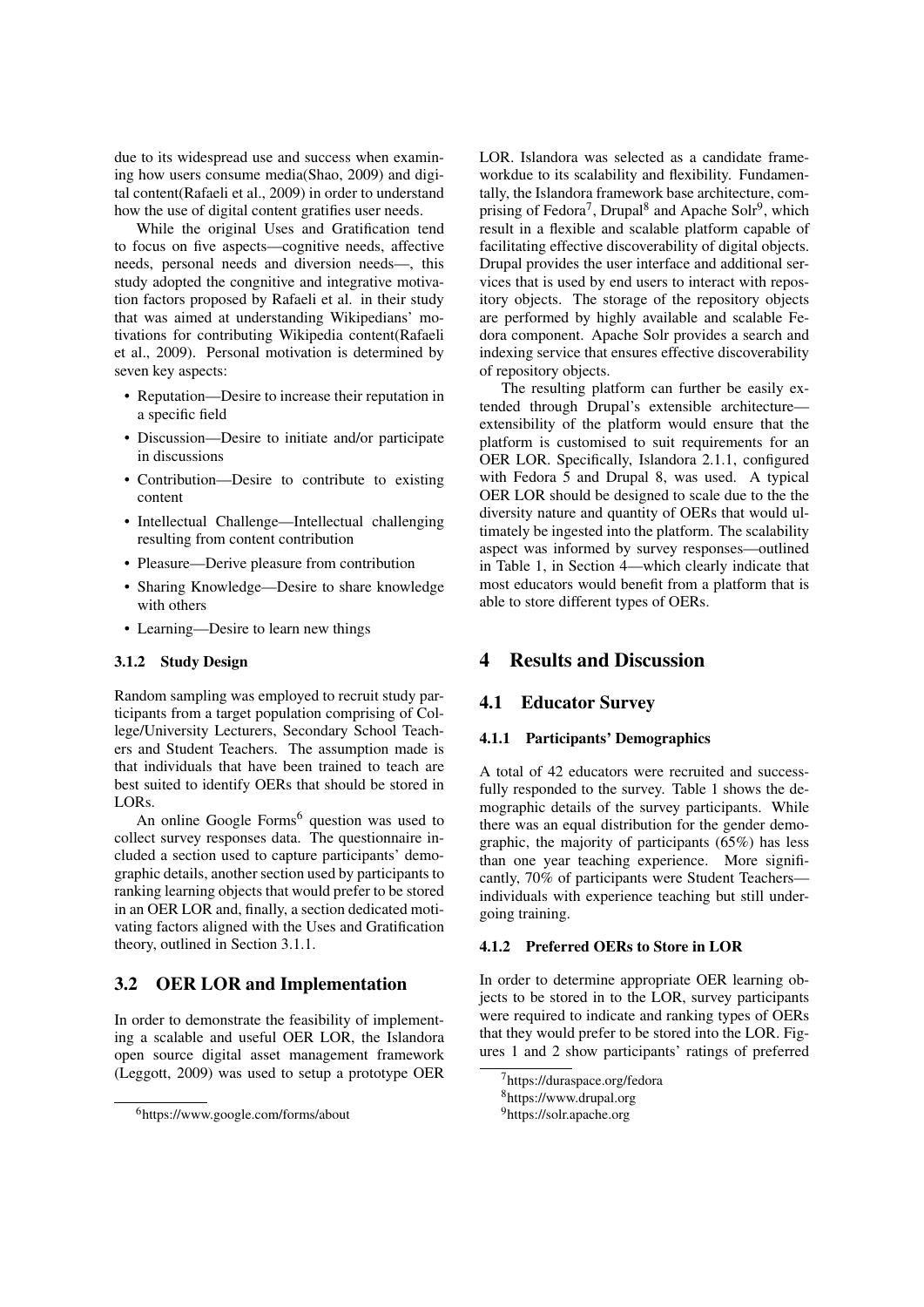Table 1: Summary of Participants' Demographic Results From Use and Gratification Survey.

| Demographic                | Demographic<br>Aspect  | Count |
|----------------------------|------------------------|-------|
| Gender                     | Male                   | 20    |
|                            | Female                 | 23    |
| <b>Teaching Experience</b> | $>1$ Year              | 28    |
|                            | 1–5 Years              |       |
|                            | 5–10 Years             | 2     |
|                            | $10-15$ Years          | 5     |
|                            | $15-20$ Years          |       |
| Level of Teaching          | Junior Secondary       |       |
|                            | Senior Secondary       | 7     |
|                            | College/University     | 5     |
|                            | <b>Student Teacher</b> | 30    |

OERs and participants' willingness to create types of OERs, respectively.

As shown in Figure 1, the most preferred OER resource is of type "Assessment Questions", where 79% of participants indicated that they "Agreed " or "Strongly Agreed" that they would desired learning objects of that type to be made available in the LOR. Following "Assessment Questions" are OERs of type "Lecture Notes", "Course Modules" and "Presentation Slides", each of which had 76%, 76% and 67% participants positively rate them, respectively. Interestingly enough, the least preferred OER was of type "Sound Clips", which saw only 21% of participants preferred to have the resources of that type available in the LOR.



Figure 1: Participants' Preferred Learning Objects to Store in LOR.

In order to determine participants' willingness to create OERs, OERs that require significantly more effort were presented to the participants as options. Participants were generally willing to create "Syllabii" (69%), "Videos", "Images" (57%) and (52%), however, there was a lack of willingness to create animations (21%), likely due to the relative effort required

#### to create such OERs.



Figure 2: Participants' Willingness to Co-Create OERs in LOR.

#### 4.1.3 Uses and Gratification Motivating Factors



Figure 3: Participants' Ratings of Uses and Gratification Motivating Factors.

In addition to the seven Use and Gratification personal motivation items, participants were asked to provide an optional open-ended statement regarding their subjective view on what could potentially inspire and/or influence educators to participate in the co-creation of OERs. A thematic analysis of the responses is summarised in Table 2. Of the 41 responses with feedback, 80% of the responses are aligned with either one of the seven aspects of the Uses and Gratification theory outlined in Section 3.1.1, with the majority associated with the "Sharing Knowledge" and "Learning New Things' and "Reputation" aspects. These results have the potential to inform design considerations to be taken into account when implementing OER LORs; for instance, the LOR could be implemented in such a manner that co-creators of OERs are awarded points after successfully contributing content.

The feedback from participants that was not asso-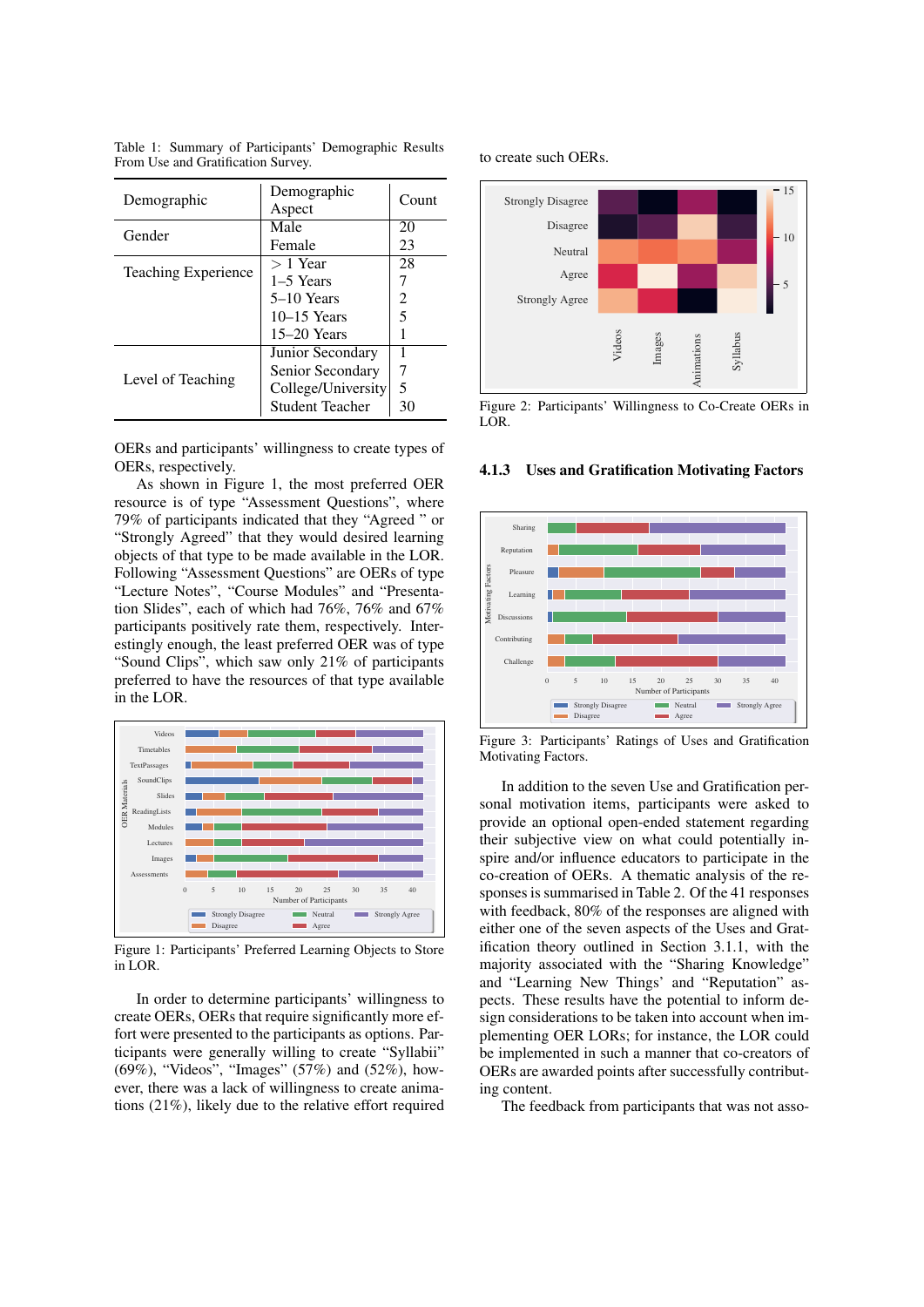Table 2: Summary of Participants' Feedback on What Inspires Co-Creation of OERs.

| Classification         | <b>Motivating Factor</b> | Count |
|------------------------|--------------------------|-------|
| Use $\&$ Gratification | Contribution             |       |
|                        | Discussion               | 4     |
|                        | <b>Intellectual</b>      |       |
|                        | Challenge                | 3     |
|                        | Learning                 |       |
|                        | Pleasure                 | 3     |
|                        | Reputation               | 5     |
|                        | Sharing Knowledge        | 9     |
| Unclassified           | Content                  |       |
|                        | <b>Incentives</b>        | 4     |
|                        | <b>Obstacles</b>         |       |
|                        | Technology               | κ     |

ciated with the Use and Gratification theory were categorised into comments linked to "the need for incentives to encourage contributions", "technological approaches that could potentially encourage more contributions" and "identification of obstacles that hinder contributions". Some example comments for the unclassified themes are presented below

*"IF A FINANCIAL INCENTIVE IS PRO-VIDED" (Incentives)* [Participant #10]

*"Provision of enough resources and materials" (Incentives)* [Participant #34]

*"Recognition of one's works in terms of rewards and awards" (Incentives)* [Participant #39]

*"What can influence them, is the technological advancements happening across the globe , they have to move in line with technology" (Technology)* [Participant #18]

*"Adopting technology in their teaching methods, possessing necessary knowledge on OERs" (Technology)* [Participant #20]

*"Providing interactive learning objectives" (Technology)* [Participant #42]

*"I believe the obstacles which deter people to do more of physical learning interactions" (Obstacles)* [Participant #24]

# 4.2 Learning Object Repository

Islandor  $8^{10}$  was installed and configured on an Ubuntu 18.04.6  $LTS<sup>11</sup>$  operating system, which was preconfigured with all the pre-requisit software components. Figure 4 shows a screenshot of the install

<sup>10</sup>https://islandora.github.io/documentation

Islandora 8 framework, configured with the Bootstrap 8.x-3.23 Drupal theme. Due to Islandora's flexibility, implementation of extensions for incoporating feedback from the user survey outlined in Section 4.1 could potentially be accomplished. In addition, it is also possible to customise the OER LOR in such a manner that appropriate metadata schemes, such as the Learning Object Metadata (LOM) scheme(Barker, 2005) are used.

# 5 CONCLUSIONS

This paper presented a study conducted to investigate the use of LORs in co-creation of OERs by educators. A user survey, described in Sections 3.1 and 4.1, was conducted in order to identify appropriate OER types to store in LORs and , additionally, to ascertain educators' willlingness to co-create OERs. In order to determine appropriate factors that have the potential to positively influence educators to be co-creators of OERs, the Use and Gratification theory was employed by focusing on personal motivating factors. Finally, the feasibility of implementing an OER LOR was demonstrated through the implementation of an Islandora platform, outlined in Sections 3.2 and 4.2.

Systematically determining user-centric factors to be used as design and implementation input has the potential of ensuring that the resulting system is effective, usable and useful, all of which are key software attributes. While the architecture of the system and services integrated with it heavily influence its effectiveness and usability, the usefulness of the system is ultimately dictated by user factors. In this work, we identify personal motivating factors that have the potential of ensuring that the resulting OER LOR is ultimately useful to end users.

As part of future and on-going work, a production quality Islandora platform is being extensively customised with plans to deploy it for public use. In addition to this, future work could involve the implementation of third-party offline tools capable of not only synchronising content with OER repositories, but with the ability to operate offline.

# **REFERENCES**

Arms, W. Y. (2001). *Digital libraries*. MIT press.

Barker, P. (2005). What is ieee learning object metadata/ims learning resource metadata. *CETIS Standards Briefing Series, JISC (Joint Information Systems Committee of the Universities' Funding Councils)*.

Blumler, J. G. (2019). Uses and gratifications research.

<sup>11</sup>https://releases.ubuntu.com/18.04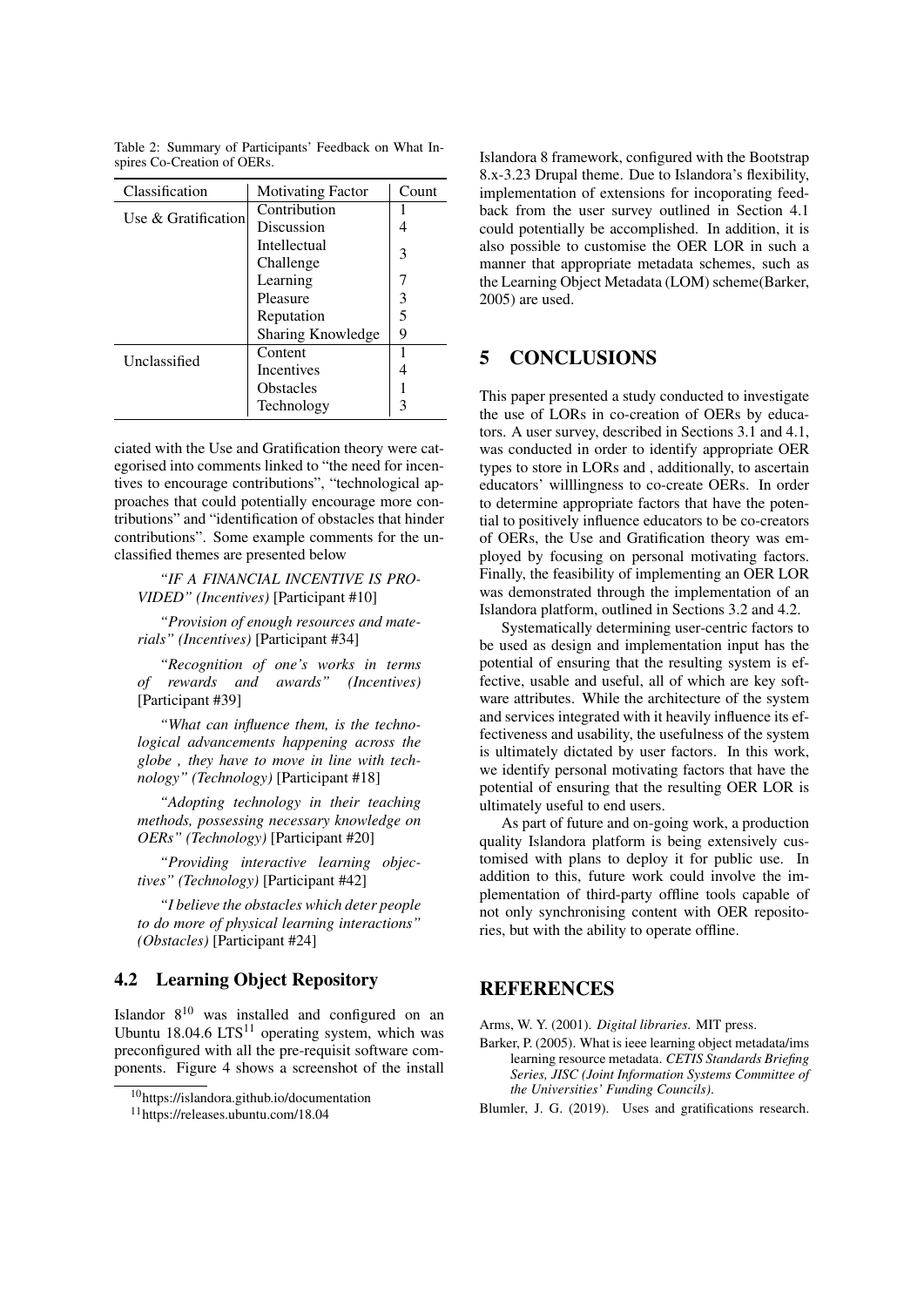



Read more

# **Assessments**

Submitted by admin on Mon, 10/04/2021 - 09:33



#### Read more

Figure 4: Collection View: Open Education Resources Learning Object Repository.

*The International Encyclopedia of Journalism Studies*, pages 1–8.

- Butcher, N. (2015). *A basic guide to open educational resources (OER)*. Commonwealth of Learning (COL);.
- Conole, G. (2012). *Designing for learning in an open world*, volume 4. Springer Science & Business Media.
- Cox, G. and Trotter, H. (2017). Factors shaping lecturers' adoption of oer at three south african universities.
- Hilton III, J. L., Robinson, T. J., Wiley, D., and Ackerman, J. D. (2014). Cost-savings achieved in two semesters through the adoption of open educational resources. *International Review of Research in Open and Distributed Learning*, 15(2):67–84.
- Hodgkinson-Williams, C. and Arinto, P. (2017). *Adoption and impact of OER in the Global South*. African Minds.
- Hylén, J. (2021). Open educational resources: Opportunities and challenges.
- Katz, E., Blumler, J. G., and Gurevitch, M. (1973). Uses and gratifications research. *The public opinion quarterly*, 37(4):509–523.
- Kay, R. H. and Knaack, L. (2008). An examination of the impact of learning objects in secondary school. *Journal of Computer Assisted Learning*, 24(6):447–461.
- Leggott, M. A. (2009). Islandora: a drupal/fedora repository system. Georgia Institute of Technology.
- Mishra, S. (2017). Promoting use and contribution of open educational resources.
- Parker, N., Valentyn, M., Suleman, H., Meinel, C., and Phiri, L. (2018). Reusable and shareable orchestration packages. Technical report, University of Cape Town.
- Pavani, A. M. (2016). An overview of repositories of learning objects. *IFAC-PapersOnLine*, 49(6):174–179.
- Pawlowski, J. M. (2012). Emotional ownership as the key to oer adoption: From sharing products and resources to sharing ideas and commitment across borders. In *EFQUEL Innovation Forum*.
- Phiri, L. (2013). Simple digital libraries. Master's thesis, University of Cape Town.
- Phiri, L. (2018). Investigating the impact of organised technology-driven orchestration on teaching.
- Rafaeli, S., Hayat, T., and Ariel, Y. (2009). Knowledge building and motivations in wikipedia: Participation as "ba". In *Cyberculture and new media*, pages 51– 67. Brill.
- Shao, G. (2009). Understanding the appeal of usergenerated media: a uses and gratification perspective. *Internet research*.